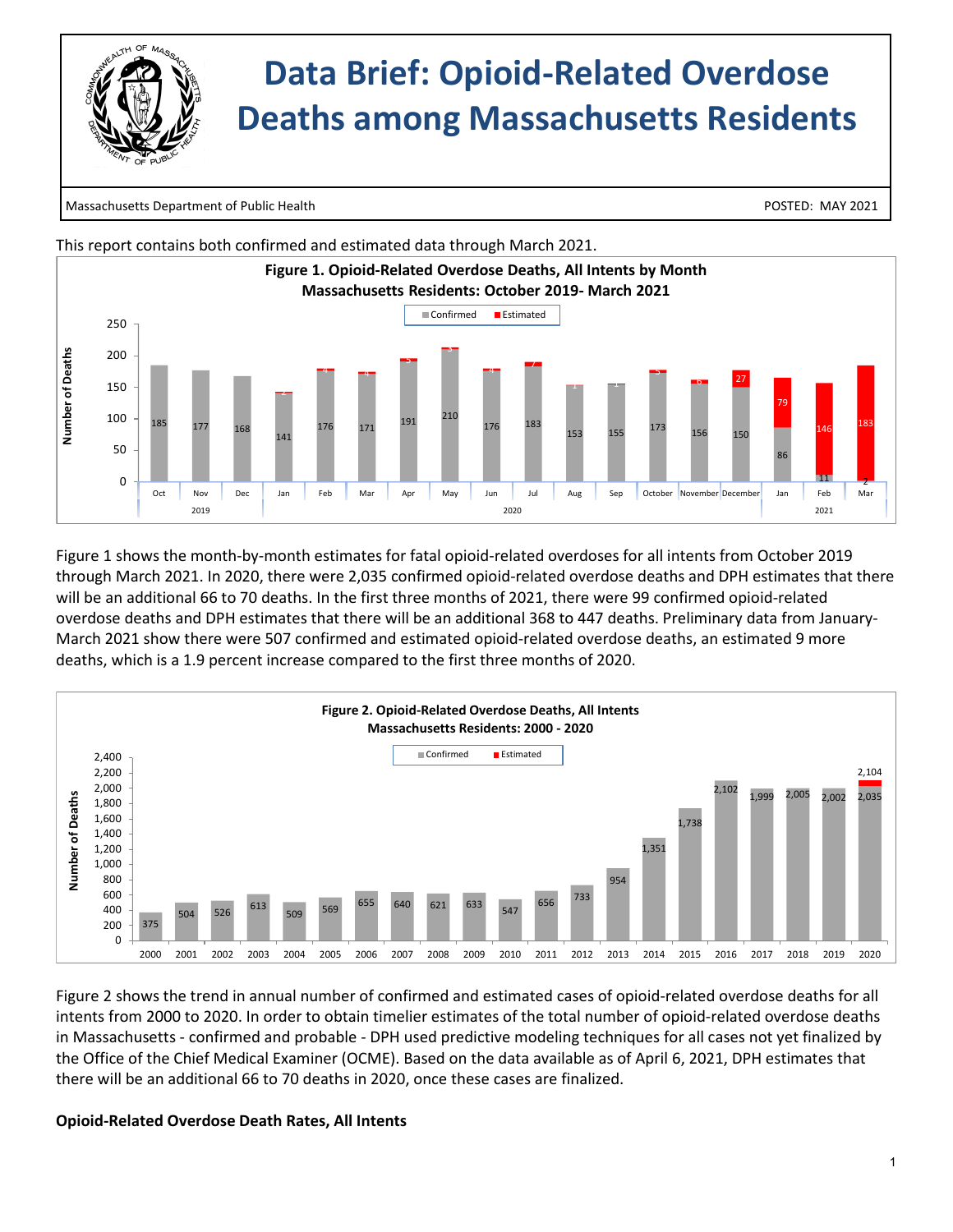The 2020 opioid-related overdose death rate (30.2 per 100,000 people) is approximately 1% lower than in 2016 (30.6 per 100,000 people), though this difference is not statistically significant. Likewise, the increase in 2020 from 2019 is not statistically significant. Taken together, this indicates that the opioid-related overdose death rate has been stable for the past several years.



## **Toxicology Analysis: Fentanyl and Other Drugs**

Fentanyl is a synthetic opioid that has effects similar to heroin. It can be prescribed for severe pain. According to the U.S. Department of Justice, Drug Enforcement Administration's 2015 Investigative Reporting, while pharmaceutical fentanyl (from transdermal patches or lozenges) is diverted for abuse in the United States at small levels, much of the fentanyl in Massachusetts is due to illicitly produced fentanyl, not diverted pharmaceutical fentanyl.

The standard toxicology screen ordered by the Office of the Chief Medical Examiner includes a test for the presence of fentanyl. In 2020, there were 1,895 opioid-related overdose deaths where a toxicology screen was also available. Among these deaths, fentanyl was present in 92%, heroin in 14%, cocaine in 46%, benzodiazepines in 31%, prescription opioids and amphetamines in 17% and 9%, respectively. Fentanyl increased through the second quarter 2016 and has leveled off at high numbers through 2020. Since 2016, the percentage of heroin or likely heroin present in opioidrelated overdose deaths has decreased, and benzodiazepine has been declining since 2018. Cocaine has increased since 2014, and amphetamines have increased since the fourth quarter of 2016.

While screening tests can be used to note the rate at which certain drugs are detected in toxicology reports, they are insufficient to determine the final cause of death without additional information. The cause of death is a clinical judgment made within the Office of the Chief Medical Examiner.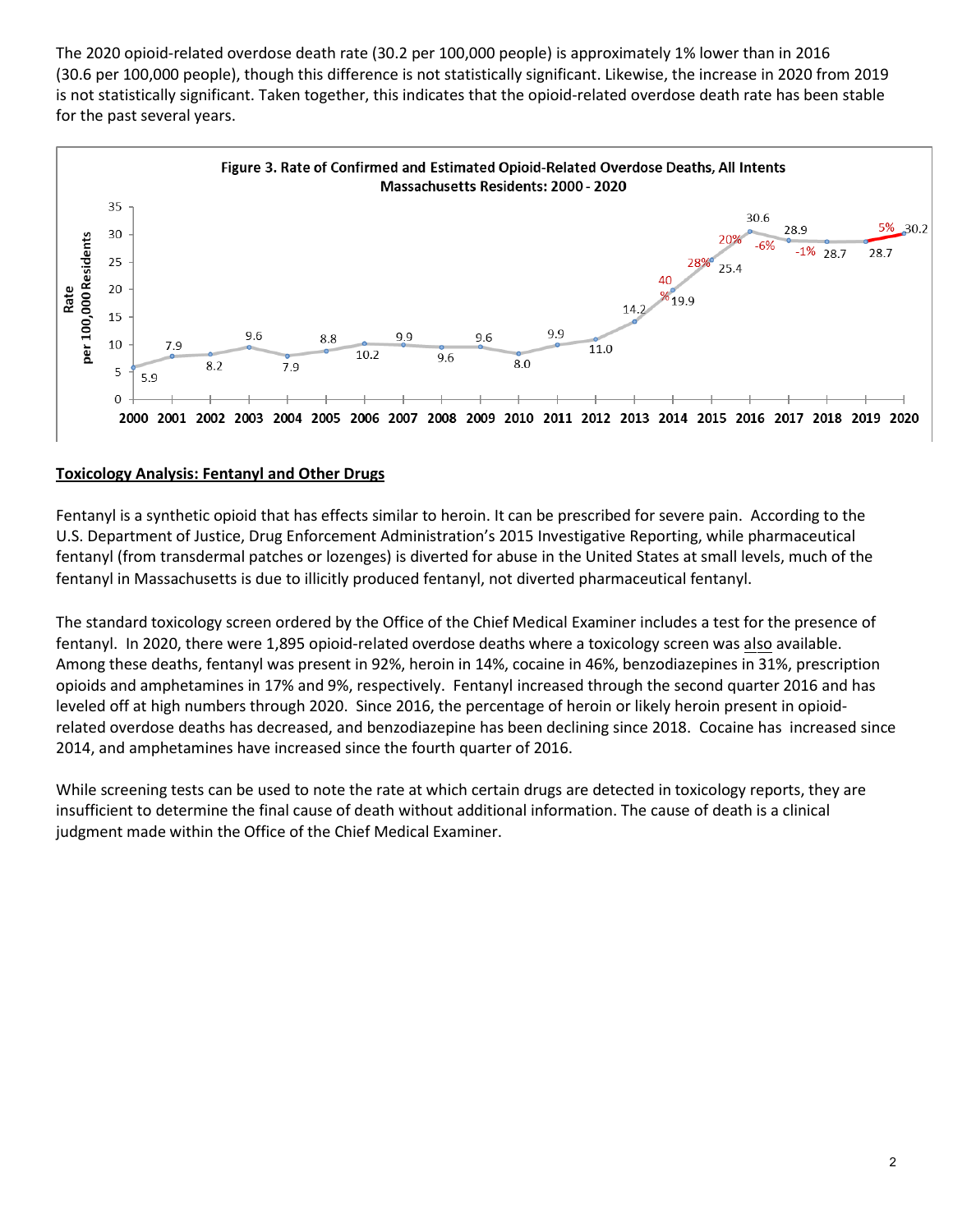

\* Beginning with the November 2019 report, DPH began to use a new method to identify substances present in the toxicology data, which can only be applied from 2017 onward; this new method cannot be applied to the older data.

- 1. This is most likely illicitly produced and sold, **not** prescription fentanyl
- 2. Prescription opioids include: hydrocodone, hydromorphone, oxycodone, oxymorphone, and tramadol
- 3. Beginning with the February 2020 report, amphetamine includes both amphetamine and methamphetamine; methamphetamine was previously excluded

**Please note that previous estimates may change slightly as DPH routinely receives updated toxicology data from the Office of the Chief Medical Examiner and the Massachusetts State Police.**



Although the presence of fentanyl in opioid-related overdose deaths continues to rise, the opioid-related overdose death rate has declined by 1% since 2016.